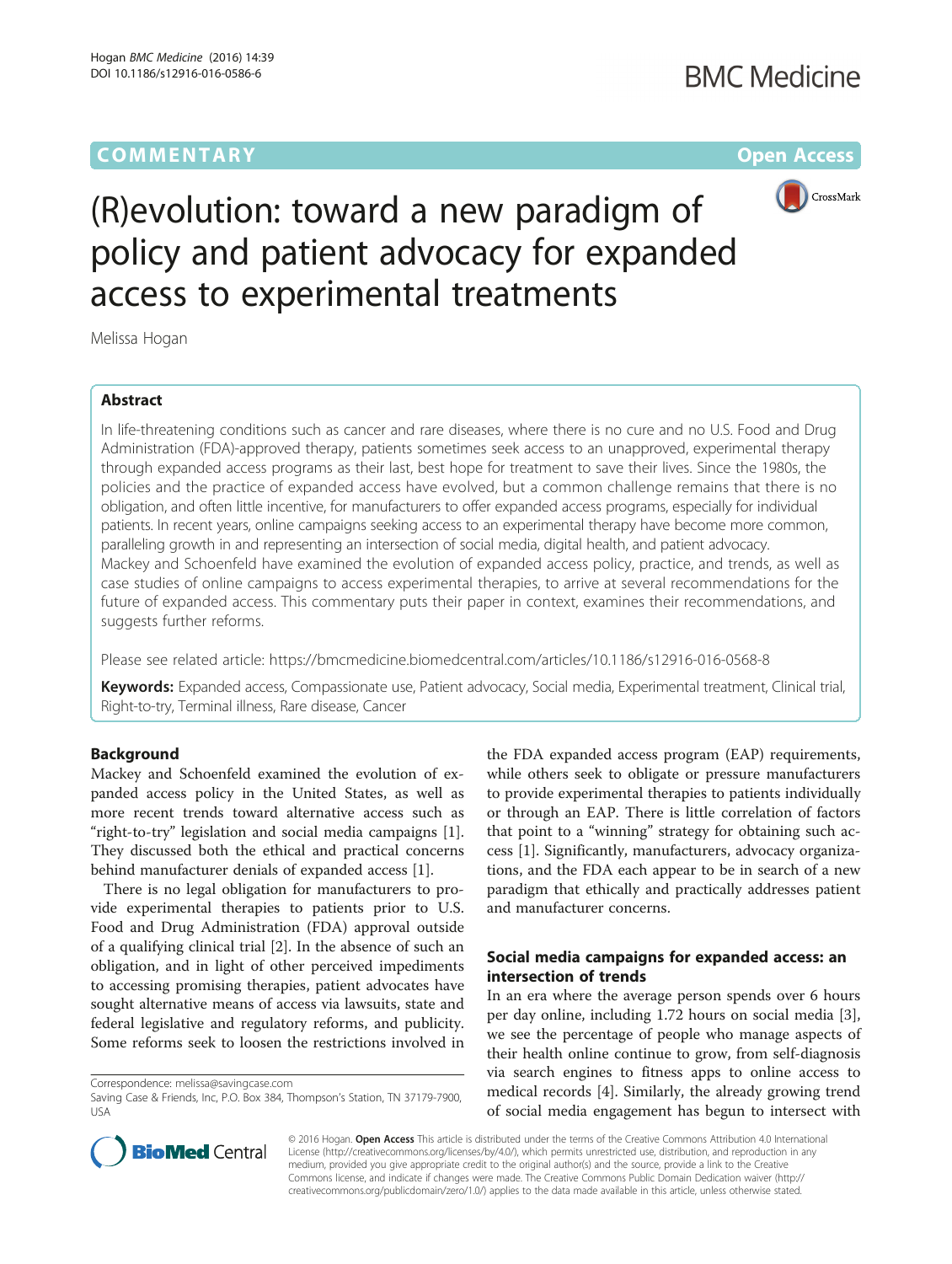digital health in areas such as social aspects of fitness tracker and dieting apps and even crowdsourcing diagnoses [\[5](#page--1-0), [6\]](#page--1-0). Finally, a third trend, the rise of patient advocacy, has also paralleled and been influenced by the above trends in digital health and social media [\[7](#page--1-0), [8\]](#page--1-0).

Therefore, it should not surprise us when potentially life-saving recourse is also sought online via social media. Online campaigns seeking access to unapproved therapies offer hope for individuals and families facing a devastating diagnosis for which there is no alternative treatment.

Although a wide range of success and failure results from such campaigns, their proliferation results from the intersection and symbiotic relationship among trends in social media, digital health, and patient advocacy as shown in Fig. 1.

In addition, patient advocates have become increasingly vocal in campaigns for legislative or regulatory changes that purport to offer easier access to experimental therapies for patients and families facing life-threatening diagnoses, such as right-to-try bills and FDA regulatory reforms.

Against the backdrop of those individual and policy campaigns, pharmaceutical companies, regulatory agencies, and commentators have also begun attempting to shift the paradigm for accessing experimental therapies [[9](#page--1-0)–[11\]](#page--1-0). The question is whether those efforts, and others that may follow, are sufficiently disruptive forces that will alter the growth and sophistication of online campaigns for experimental therapies.



#### Expanded access: evolution or revolution?

Mackey and Schoenfeld examined the ethical and practical questions posed by the evolving landscape of access to experimental therapies, identifying and analyzing the impact of a spectrum of social media campaigns, the right-to-try legislative movement, and the existing regulatory framework [[1](#page--1-0)].

They accurately elucidate many of the pivotal points in the evolution of expanded access: 1) the issuance of FDA regulations regarding expanded access during the HIV/ AIDS cases in the early 1980s; 2) the 2001 formation of the Abigail Alliance and its subsequent litigation; 3) the landmark 2008 decision of the U.S. Court of Appeals for the D.C. Circuit ruling that patients did not have the constitutional right to access experimental drugs; and 4) the evolution of FDA guidance on expanded access categories and processes from 2009 to 2013 and new revisions in 2015 [[1](#page--1-0)]. I would add a most recent pivotal point involving one of the prominent social media campaign case studies, the 2014 Josh Hardy–Chimerix case. In that case, the very public promotion and resulting success of the campaign in accessing the experimental therapy (and the resulting positive outcome for the young patient, who recovered after receiving the drug) appeared to publicly validate social media as a promising strategy when alternatives have failed [\[9](#page--1-0)].

The Josh Hardy campaign illustrates that the most common hurdle to patient access is often not the FDA, which approves the vast majority (99 %) of expanded access requests it receives, most of which are for single-patient emergency or non-emergency use [\[12](#page--1-0)]. Instead, the critical challenge for most patients seeking expanded access is obtaining the approval of the manufacturer of the therapy. It is the refusal of manufacturers to provide access that becomes the subject of most patient and caregiver social media campaigns seeking expanded access.

The rationale offered by manufacturers for denying expanded access requests generally fall into one or more of the following: limited safety and efficacy data; limited supply of medication; the need to focus financial, personnel, and other resources toward clinical trials and drug approval; the potential impact on clinical trial enrollment; concern over potential poor outcomes and the effect upon the drug's development of reporting of adverse events to FDA; as well as the ethical dilemma of expanding access to one or more patients versus an entire community [[13\]](#page--1-0).

#### Patient case studies

Mackey and Schoenfeld identified 23 recent U.S. patient case studies who sought expanded access to experimental treatment and coded each for types of platforms used, use of multimedia, number of signatures obtained (for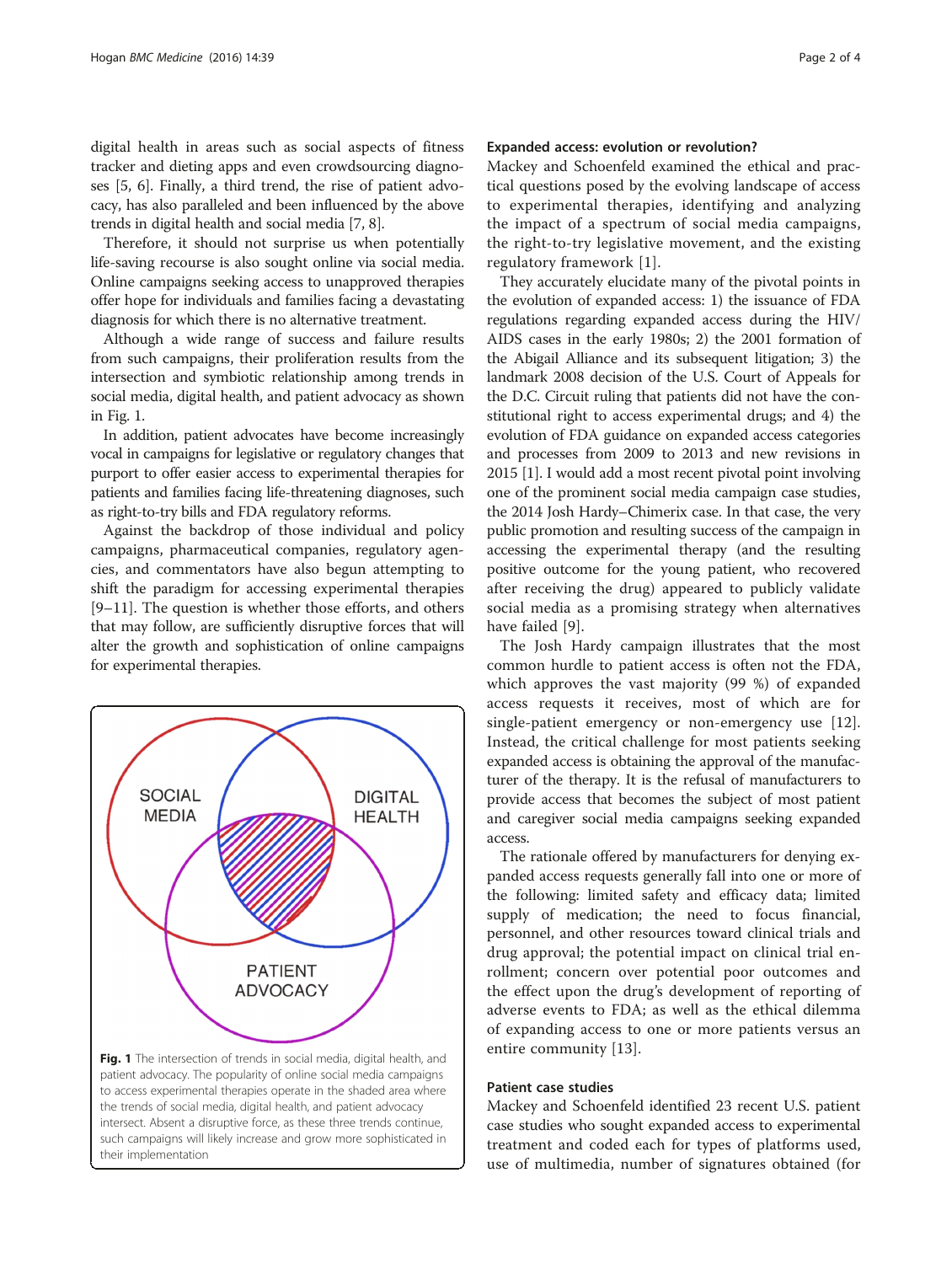campaigns using online petitions), category of disease addressed, type of treatment requested, and name of company/organization petitioned [[1\]](#page--1-0).

Although their analysis was able to identify two common themes: 1) a common narrative among the campaigns of the denied drug representing their last and best hope for a life-saving intervention; and 2) the trend of higher petition signatures/social engagement correlating with greater national news attention, there was no correlation among factors supporting a particular "winning" strategy for obtaining access to the sought therapy [\[1\]](#page--1-0).

### Implications for patients and policy

The Mackey and Schoenfeld study has potential implications both for patients as well as policy reforms. In part due to the success of the Hardy–Chimerix case and others, and absent a disruptive force, the trend of patient social media campaigns for expanded access will likely only increase. The strategies employed by the patient case studies will be replicated and improved upon by the next campaign and the one thereafter. The patchwork of proffered solutions by many parties might improve aspects of the expanded access system, such as patient education, patient–treatment match, and process streamline, but until a solution is adopted that reaches the core concerns of all parties and offers an alternative pathway, the status quo will remain steady.

Considering the framework of four consensus principles for expanded access reform proposed by Sanghavi et al. – Anticipation, Accessibility, Accountability, and Analysis [[10](#page--1-0)], the Mackey and Schoenfeld study and proposed reforms fall squarely within those principles. However, those four suggestions should be joined by two additional "A" principles to shape a truly disruptive force regarding expanded access sufficient to constitute a valid alternative to social media campaigns or right-to-try legislation: Access and Advocacy.

#### Access

Mackey and Schoenfeld identified the common theme in the patient case studies that the sought treatment was viewed to be the patient's last and best alternative (in most cases) to save their life [[1](#page--1-0)]. Without alternative treatments, the only means by which a disruptive force can address this concern is to provide an actual pathway to drug access for appropriate patients. In a new expanded access paradigm, companies can better provide that pathway if they not only anticipate the requests, but have an obligation to provide access in appropriate circumstances. Not unlimited access, but a fair process at access.

The means, parties, and precise methods by which access would be created would certainly be the subject of debate; however, a broad continuum of both means – legislative, collective, or voluntary, and parties affected –

the entire pharma industry, members of trade organizations, or individual companies, is possible. Proposed and implemented examples of this already exist in the notion of a national Expanded Access Institutional Review Board suggested by Caplan and Moch (Moch being the CEO of Chimerix during the Josh Hardy campaign) [[9\]](#page--1-0) and the independent Compassionate Use Advisory Committee being piloted by Johnson & Johnson, who interestingly, has not shied away from the term "compassionate use" as has become common in their industry [[11](#page--1-0)]. Even considering potential legislative solutions, there is a continuum of method possibilities from requiring EAPs during pivotal trials under certain circumstances such as rapidly progressing childhood diseases or linked to designations such as the breakthrough designation, to individual Investigational New Drug (IND) applications evaluated by an independent commission. Even financial incentives to offer expanded access at various stages could be one end of a broader access spectrum. Given that the lack of treatment alternatives is what forms the basis for the social media expanded access campaigns, only a means of fairly providing sought therapies, at least to some patients, would constitute a disruptive force to the status quo.

#### **Advocacy**

Despite FDA assurances that expanded access uses have never prevented the approval of a drug [\[14](#page--1-0)], companies still fear the loss of millions of dollars invested in a drug development program, whether as a result of FDA scrutiny or public perception affecting their stock price, if a patient outside the controlled environment of a clinical trial suffers a negative or even neutral response. However, patients who wage sophisticated social media campaigns, and gain public support behind them, usually do so because there is meat on the bone – safety and efficacy data exist, at least in logical quantities, such that laymen see the sought treatment as a viable alternative … to death. Identifying the potentially appropriate cases for expanded access (e.g. patients meeting defined safety criteria), and what reforms might further assuage such fears, are a necessary predicate to the design of a disruptive force reform.

#### Conclusions and call for a disruptive force

The intersection of trends in social media, digital health, and patient advocacy have created an environment where expanded access campaigns offer the last, best hope to save the lives of some patients. This trend will likely continue absent a disruptive force specifically addressing the previously published concerns of anticipation, accessibility, accountability, and analysis, but also access and advocacy, such that it creates a meaningful pathway for appropriate patients to access experimental treatments.